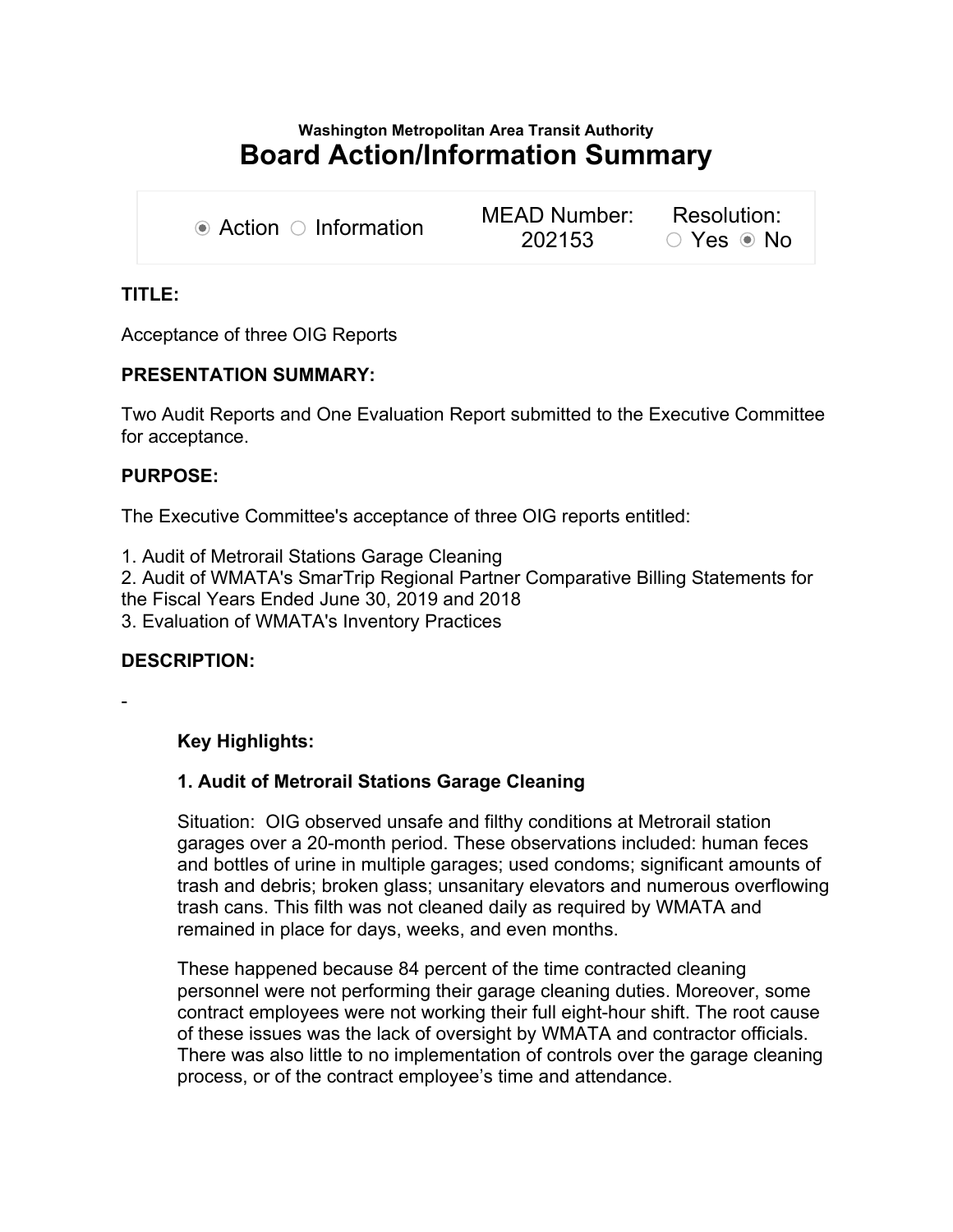Impact: Because of these parking garage conditions, risk of harm to the riding public increases; rodents and other vermin are attracted to the parking garages; and WMATA's reputation is jeopardized due to unsightly conditions. In addition, WMATA spent over \$2.2 million for contracted cleaning services that were not performed over a two-year period

Management Solution: Management is doing a thorough cleaning of all Metrorail garages, which should be completed by April 30, 2020. In addition, WMATA is hiring in-house staff to perform the custodial work

# 2. Audit of WMATA's SmarTrip Regional Partner Comparative Billing Statements for the Fiscal Years Ended June 30, 2019 and 2018

Presentation Summary: OIG'S submittal of the audit opinion SmarTrip Regional Partner Comparative Regional Billing Statements for the Fiscal Years Ended June 30, 2019 and 2018.

Purpose: WMATA has a funding agreement with ten local jurisdictions (the participating jurisdictions) to provide a seamless regional system for transit fare collections for both the service areas of the Authority and the Maryland Transportation Administration using smart card technology. WMATA and the participating jurisdictions have agreed to fund their share of the operating expenses of the SmarTrip system. The agreement defines the regionally shared operating expenses, allocation methods, and funding requirements.

Each year, WMATA is required to prepare SmarTrip Regional Partner Comparative Billing Statements to provide an allocation of the actual operating expenses incurred for the Regional SmarTrip Program for each of the participating jurisdictions for the current and prior fiscal years ended June 30. The actual operating expenses incurred and the allocation to each participating jurisdiction are audited at the end of each fiscal year.

Description: OIG retained RSM US LLP (RSM) to conduct the annual audit of the SmarTrip Regional Comparative Regional Partner Billing Statements.

 Key Highlight: RSM issued an unmodified opinion.

 Background and History: N/A

 Discussion: N/A

# 3. Evaluation of WMATA's Inventory Practices

The Office of Inspector General (OIG) initiated an evaluation of the Washington Metropolitan Area Transit Authority's (WMATA) supply chain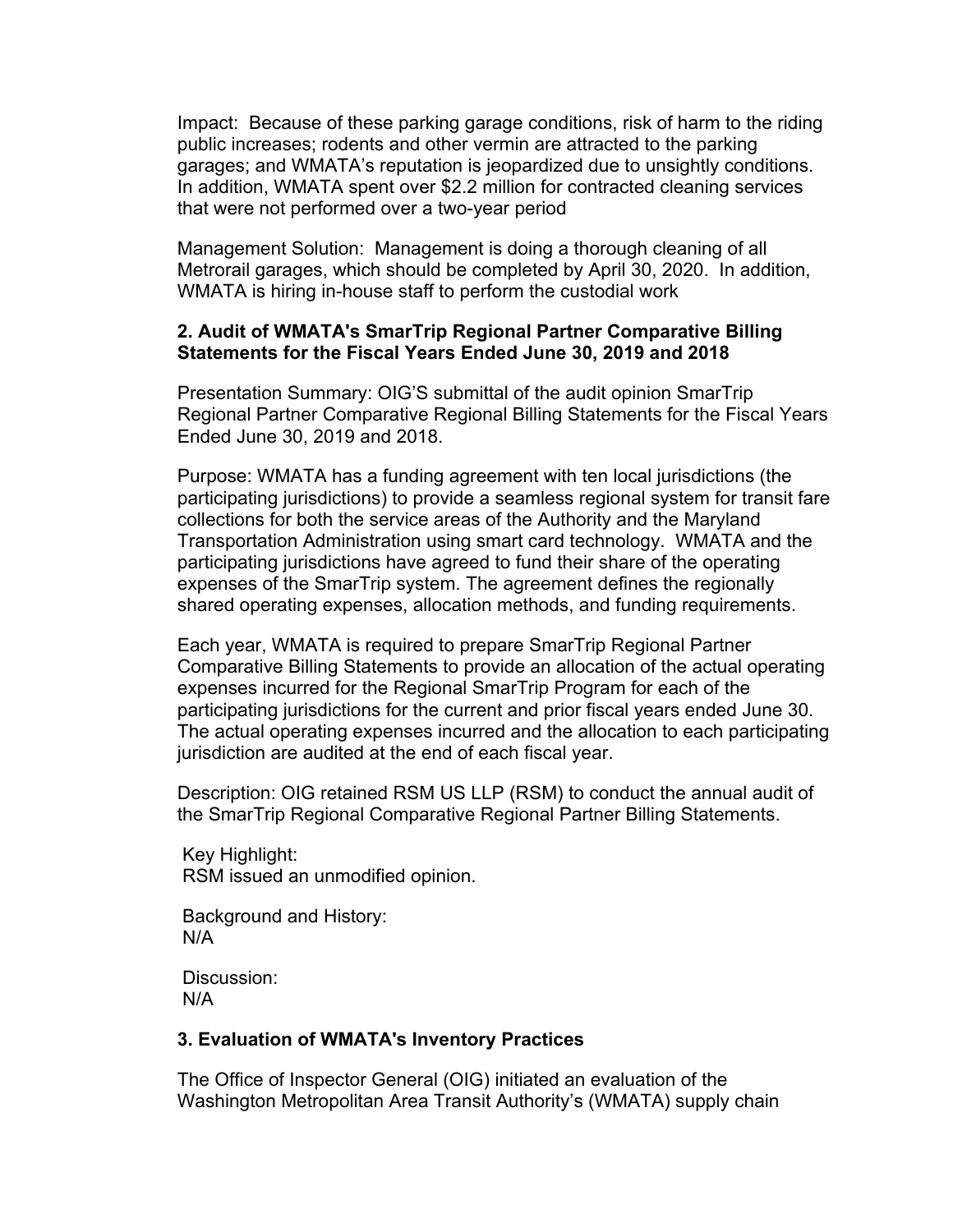inventory practices to assess the effectiveness of the overall management of supply chain inventory. OIG determined that WMATA lacked repeatable processes and oversight for effective supply chain inventory management to mitigate opportunities for fraud, waste and abuse. OIG confirmed that WMATA could not accurately account for its total supply chain inventory, determine its value, identify the location of the items and did not have sufficient controls and management oversight in place to safeguard items from potential theft, misuse and to effectively manage inventory obsolescence.

During the review, OIG learned that WMATA was aware of the supply chain management challenges and in 2018, through the Supply Chain Management (SCM) Transformation Initiative, developed the SCM Transformation Program. This is a transformational initiative that if implemented consistent with its goals and objectives, could result in improved inventory management practices and cost savings while shifting some financial risk from WMATA to the selected Vendor Management Inventory (VMI) company.

OIG determined that WMATA, through the SCM program, has established a plan and has taken actions to build a foundation to transform and improve the SCM process. Elements of the plan have been completed as part of the program's implementation. Continued implementation of the remaining program elements is on-going and is being tracked against plan milestones. It is important to the success of the initiative that going forward WMATA implement the remaining program elements timely. However, as SCM implements its program, there will be a continued need for sound governance, training, enabling technology, and stakeholder coordination so the program results are achieved and successful.

WMATA COO Management responded to OIG in a memorandum dated December 4, 2019 and concurs with the OIG recommendations in the report. The OIG will conduct follow-up activities as the program progresses.

# Background and History:

When the Executive Committee determines there is no conflict remaining between the IG's findings and recommendations and management's response, it will accept the reports as final, and the reports and corrective action plans shall be deemed approved. Acceptance of the final reports constitute the Board's authorization to post the reports on the WMATA website provided the IG has conferred with the General Counsel and confirmed that any private or confidential information has been redacted in accordance with applicable law and WMATA policy.

# Discussion:

The work highlighted in these reports demonstrates OIG's commitment to promoting accountability, efficiency, and effectiveness in WMATA's programs